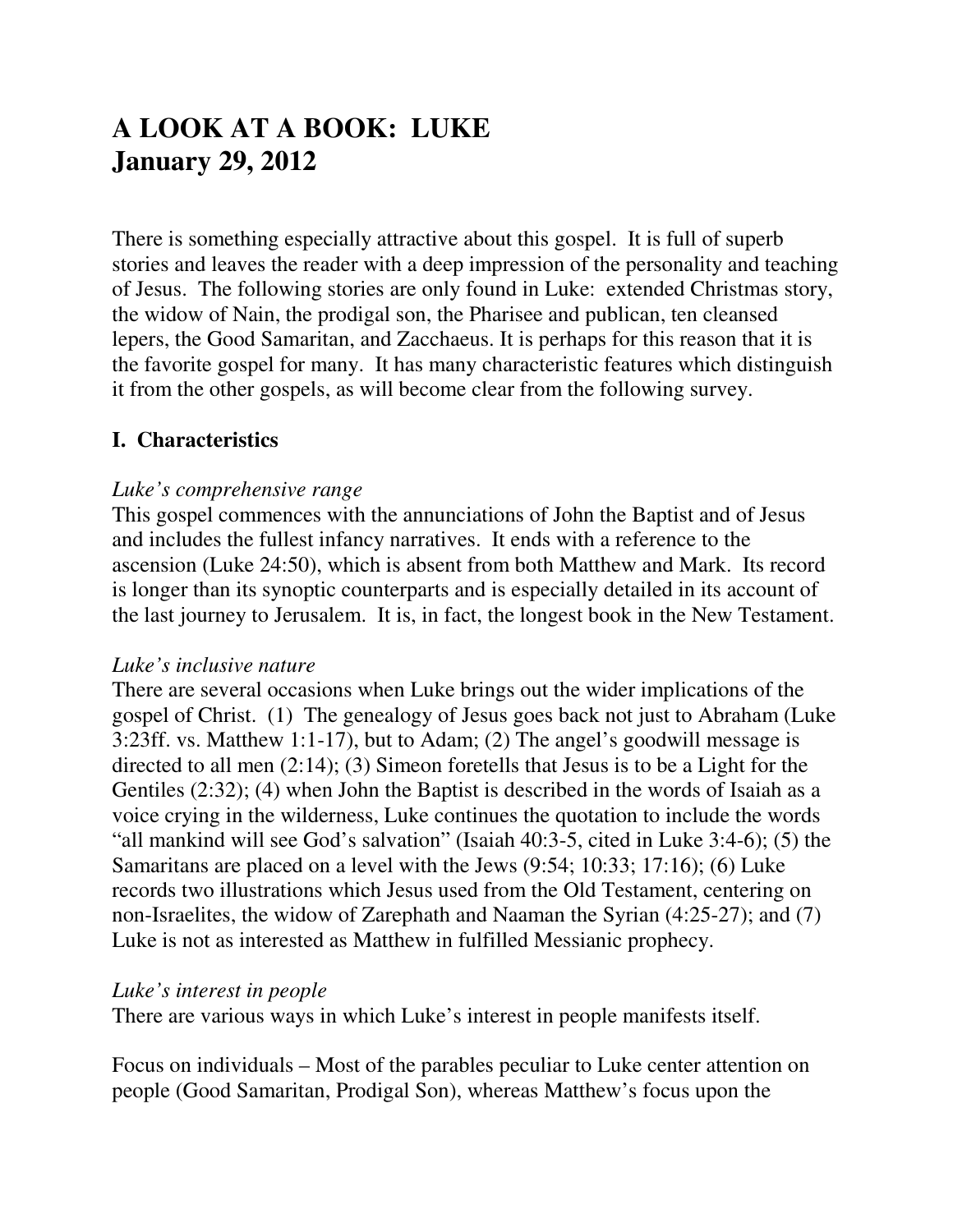kingdom. Such people as the priest Zachariah, the cousins Elizabeth and Mary, the sisters Mary and Martha, the extortionate tax collector Zacchaeus, the mournful Cleopas and his companion (on the road to Emmaus), and many others spring to life through his descriptive skill. There is no doubt that Jesus' estimate of the individual greatly impressed Luke, who is obviously attracted to people himself.

Interest in social outcasts – In a greater measure than the other synoptists, Luke portrays our Lord's deep concern for the socially ostracized. He mentions the immoral woman in 7:36ff., the transformation of Zacchaeus (19:8ff.), and the repentance of the robber (23:39ff.).

Portrayal of women – Luke mentions thirteen women not mentioned elsewhere in the gospels, including two who formed the subject of parables (lost coin, 15:8; widow and judge, 18:1ff.). Of particular interest is the inclusion of the story of the widow of Nain, the immoral woman, the women who supported Jesus with their gifts (8:1-3), and those who lamented over him on his way to the cross. Women figure prominently in both the birth and resurrection narratives (cf., 23:49 (at the cross); 23:55-24:11 (at the tomb)).

Poverty and wealth – Many of Luke's special parables relate to money matters, e.g. the two debtors, the rich fool, the tower builder, the lost coin, the unjust steward, the rich man and Lazarus and the pounds. Those who are "poor" and "humble" are often the objects of the Savior's mercy (6:20, 30; 14:11ff.). The Pharisees are called "lovers of money" (see 16:14). John the Baptist, in Luke's account of his ministry, warns tax collectors against extortion and soldiers against discontent with their pay (3:13ff.). At Nazareth, Jesus proclaims good tidings to the "poor" (4:17- 21). In the Magnificat, the hungry and filled and the rich are sent away empty (1:53). In the Sermon on the Plain, the first woe is directed against the rich, who are said to have received their comfort (6:24), and the first beatitude is addressed to the poor, without the qualification "in spirit" as found in Matthew (cf., Luke 6:20; Matthew 5:3).

## *Special emphases*

Prayer – Luke records nine prayers of Jesus, of which all but two are contained in no other gospel. These prayers are associated with important events at the baptism (3:21), after a day of miracles (5:15-16), before choosing the disciples (6:12), before the first prediction of the passion (9:18-22), at the transfiguration (9:29), on the return of the seventy (10:17-21), before teaching the disciples how to pray  $(11:1)$ , in Gethsemane  $(22:39-46)$ , on the cross  $(23:34, 46)$ . Once he withdraws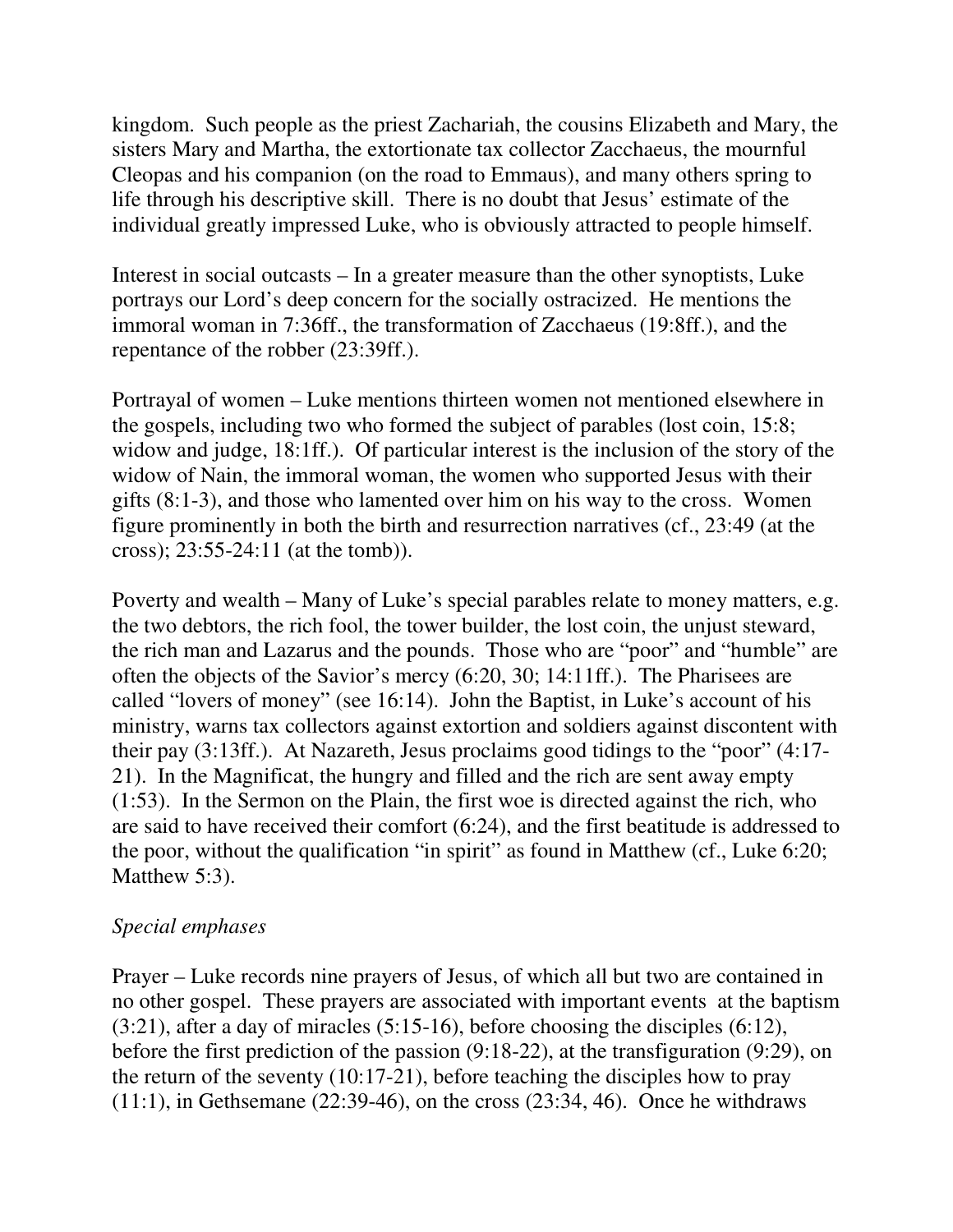into a desert (5:16) and once he spends a whole night in prayer (6:12). Two of Luke's special parables deal with prayer – the friend at midnight (11:5ff.) and the persistent widow (18:1-8).

The Holy Spirit – The Holy Spirit comes on Mary so that she can miraculously give birth to a son (1:35). At the temptation, Jesus is described as "full of the Holy Spirit" and is led by the Spirit into the wilderness (4:1). He begins his ministry in the power of the Spirit (4:14). The disciples are bidden to wait for the enduement of "power from on high" (24:49), a clear allusion to the descent of the Holy Spirit at Pentecost.

Joyfulness – Luke uses words expressing joy or rejoicing many times (e.g. 1:14, 44, 47; 10:21), in addition to words expressing leaping for joy (6:23), laughter (6:21), and merriment (15:23, 32). In three of Luke's parables there is an element of rejoicing when the lost is found (15), and also in the story of Zacchaeus (19:6). The gospel begins and ends with rejoicing (cf. 1:47; 24:52-53). In Luke alone are the canticles recorded, Magnificat (1:46-55), Benedictus (1:68-79), Gloria in Excelsis (2:14) and Nunc Dimittis (2:29-32).

# **II. Purpose**

Luke tells us he purposes "to write an orderly account," and while he may not mean by this a narrative in strict chronological order in every detail, he is entitled to be taken seriously about his orderly intention. Luke meant to write a historical account – so that the truth of the Christian tradition might be established (1:4).

## **III. The Readers**

Luke's preface also helps us in determining the readers. There is a dedication to one man, Theophilus, who is described as "most excellent," an expression which looks like an indication of social rank. Some have supposed that Theophilus is a coined name to represent any "lover of God," but in view of the formal character of the preface and the conventional practice of ascribing treatises to notable people, it is much more natural to regard Theophilus as a real person. He was clearly a Gentile and appears already to have had some catechetical instruction, if it is correct to interpret 1:4 in this manner. There is abundant evidence to suggest a Gentile destination, and this has already been indicated in discussing one of Luke's main characteristics, his inclusiveness.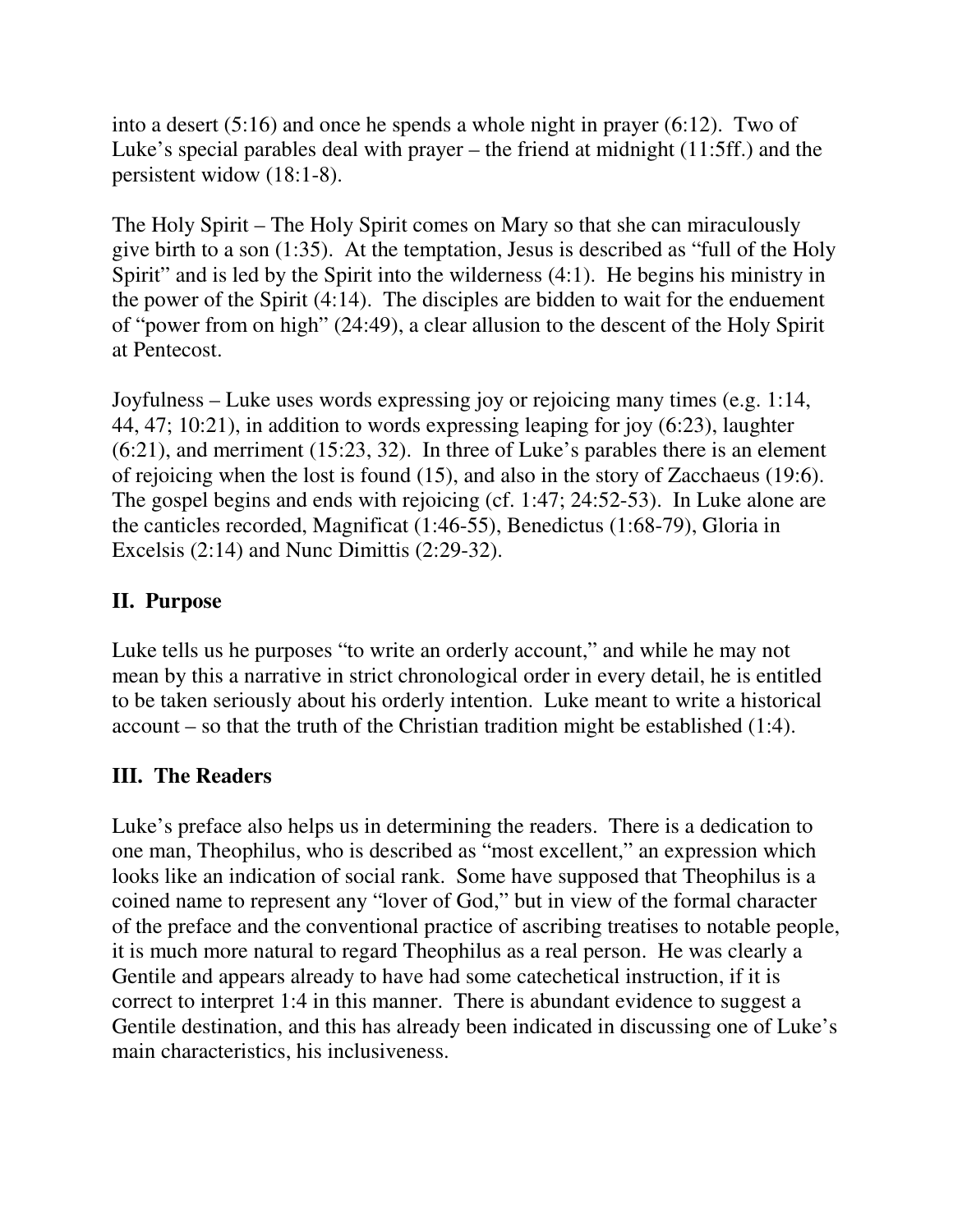#### **IV. Structure**

He uses the same general framework as Matthew and Mark, although he has many characteristic variations in his detailed structure. His infancy narratives are much fuller than Matthew's and are of particular significance in the emphasis placed upon the birth of John the Baptist. Also, Luke has what is commonly known as a travel narrative from 9:51 to 18:14, depicting the movement of Jesus from Galilee to Jerusalem. This is Luke's special modification of the synoptic structure.

#### Outline

- A. The Prologue (1:1-4)
- B. The Infancy Narratives (1:5-2:52)
- C. The Preparation for the Ministry (3:1-4:13)
- D. The Galilean Ministry (4:14-9:50)
- E. From Galilee to Jerusalem (9:51-19:27)
- F. In Jerusalem (19:28-21:38)
- G. The Passion and Resurrection Narratives (22:1-24:53)

## **V. Authorship of the gospel (and Acts)**

The gospel itself does not tell us anything specific about the identity of the author. The author was clearly not an eyewitness, for he states that he had received information from others who were "eyewitnesses and servants of the word." Moreover, he implies that he had access to earlier narratives which others had compiled, but which he seems to regard as unsatisfactory for his purpose. In addition, he has himself made a thorough investigation of the facts as a result of which he claims to be able to write an orderly account.

The testimony of tradition – The earliest witnesses to the authorship of the gospel belong to the latter part of the second century AD, but the subsequent testimony is so fully in agreement with this that it may fairly be surmised that this tradition had already had a considerable history before its earliest witnesses. The Muratorian Canon, the anti-Marcionite Prologue to Luke, Irenaeus, Clement of Alexandria, Origen, and Tertullian all specifically state that Luke was the author, not only of the gospel, but also of the Acts of the Apostles. Moreover, at no time were any doubts raised regarding this attribution to Luke and certainly no alternatives were mooted. The tradition could hardly be stronger.

The unity of authorship of the third gospel and Acts – Since external testimony assumes common authorship of the gospel and Acts, and since it may with good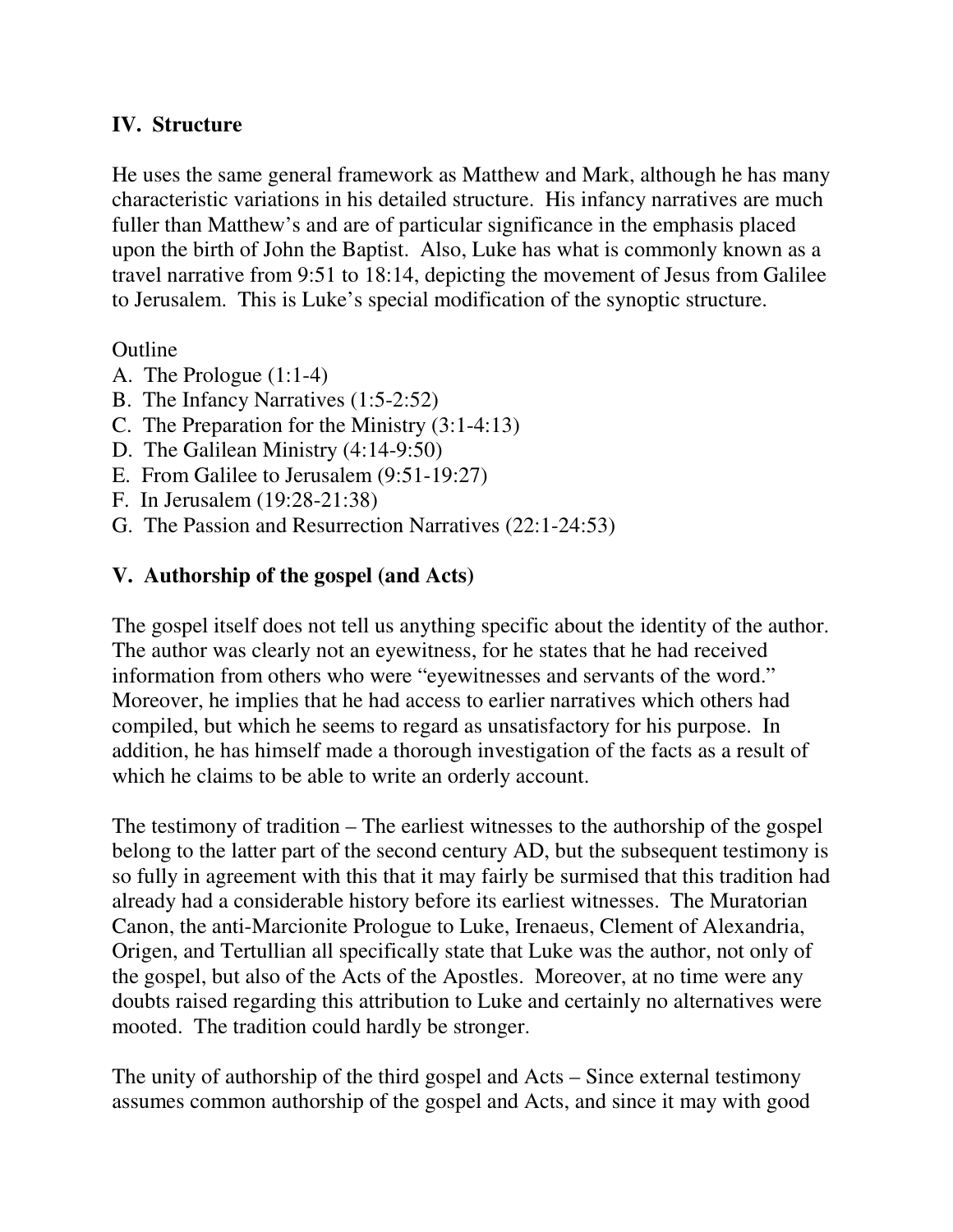reason be maintained that the book of Acts was accepted into the New Testament canon without hesitation because of its close association with the gospel of Luke, it is of importance to investigate the grounds on which this association may be based. (1) Both books are dedicated to the same man, Theophilus; (2) Acts refers to the first treatise, which is most naturally understood as the gospel (Acts 1:1); (3) the books contain strong similarities of language and style; (4) both contain common interests; and (5) Acts naturally follows on from Luke's gospel.

Evidence that the author was a companion of Paul – That there are some passages in Acts where the first person plural is used instead of the third person (16:10-17; 20:5-15; 21:1-18; 27:1-28:16) is strongly suggestive that the author of these sections was an eyewitness and therefore a traveling companion of the apostle Paul.

Beyond the fact that he was a doctor (frequently used medical terms) and a companion of Paul (cf. Colossians 4:14; 2 Timothy 4:11; Philemon 24), the New Testament tells us nothing more about him, although it implies that he was a Gentile, for in the list of greetings in Colossians 4, Luke is distinguished from the men of the circumcision. Also, Luke contains the most refined Greek style (along with Hebrews) in the New Testament. Certain traditions connect him with the church at Antioch, while the we-sections in Acts, which start at Philippi, might perhaps suggest that that was his home town.

# **VI. Date**

## *External evidence*

This evidence suggests that in the early part of the second century the gospel was fully recognized, and it would be a fair inference from this that it was widely known before the end of the first century. On the basis of the theory that Luke used Mark, it is naturally required that Luke should be later than Mark. This fixes the starting date at about AD 50, with a probable date around AD 67.

# **VII. Language**

By his obvious familiarity with the Septuagint, which he often cites throughout the gospel, Luke's Greek has become strongly colored with Hebraisms. At the same time, Luke's vocabulary is unusually rich and varied for a New Testament writer, for he uses several hundred words which no other New Testament writer uses.